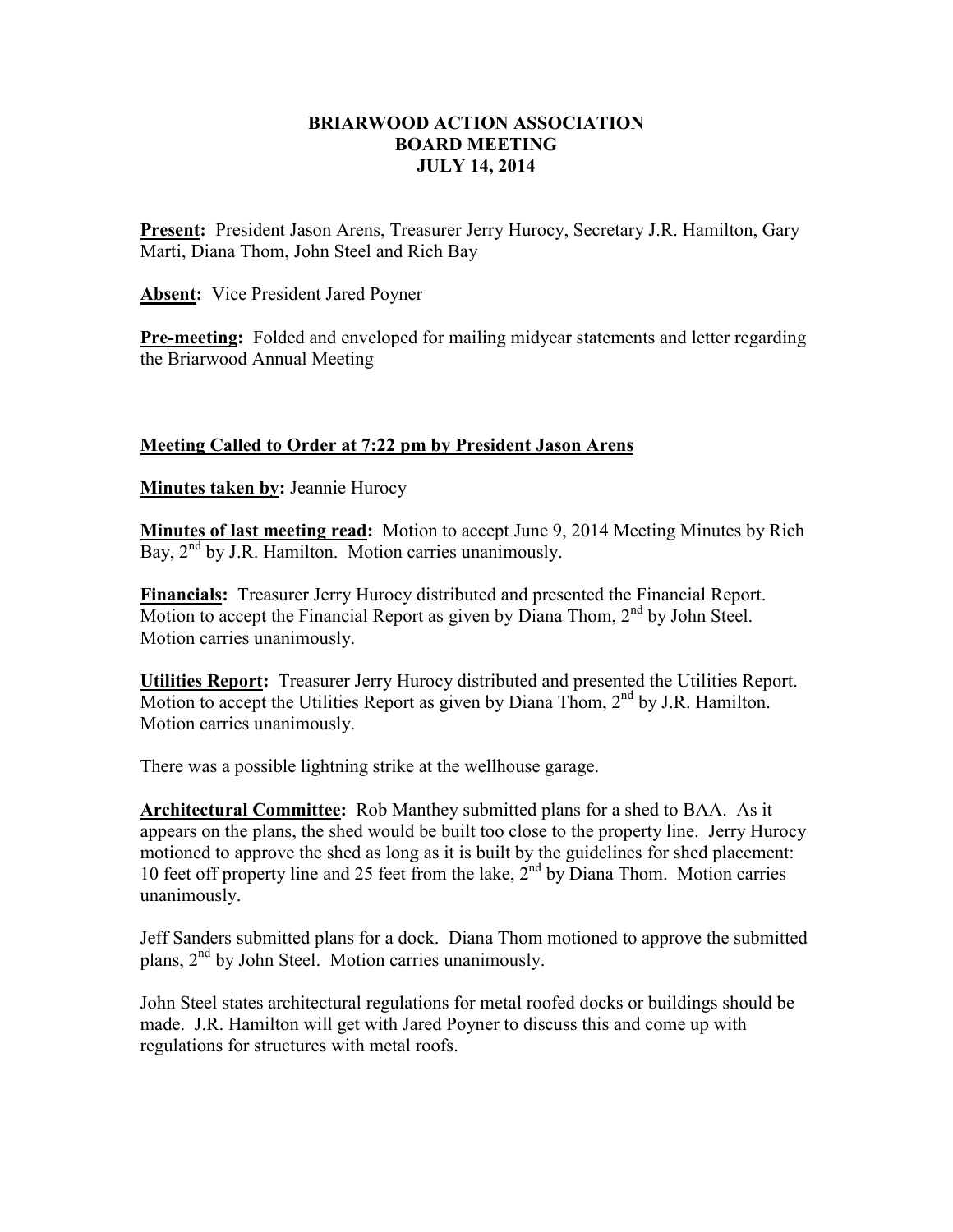J.R. Hamilton presents plans for the community dock. He will take it to a Civil Engineer to have it approved and then come up with the cost for the build and present it at next month's BAA Meeting.

**Dams Report:** Chad Queen has cut the dam and has found more muskrat holes that need to be repaired. Jerry Hurocy will have Ron Ramsey mark the holes and will contact the mudjacker to repair them. The prior estimate was \$1200 per day at an estimate of 2 to 3 days to repair. Motion made by Gary Marti to set the maximum that BAA should spend for mudjacking the dam at \$3600,  $2^{nd}$  by Jerry Hurocy. Motion carries unanimously.

Muskrat holes will be a most likely be a problem in the future, therefore, research into other solutions and obtaining other bids for repair of the muskrat holes will be on the future agenda for BAA.

**Lake and Beach Report:** Nothing to report.

**Security Report:** Street signs are being damaged and stolen. Ron Ramsey will replace the signs and a notice will be placed on the Briarwood Facebook page and on the Briarwood website asking members to be aware of this vandalism and if they see any vandalism taking place, they should contact the Jefferson County Sheriff's Department immediately.

**Rules and Regulations:** Nothing to report.

**Website:** Nothing to report.

**Roads:** J.R. Hamilton presents an estimate for gabion rock at \$300 per load (2 loads are needed) to fix the drainage ditch washout on Lakeshore in front of Rich Bay's house. Ron Ramsey will be asked if he could do it with the tractor that Briarwood has. If he is unable to then Chad Queen will be hired to move the rock.

Motion made by Diana Thom to purchase the rock and have it placed either by Ron Ramsey or Chad Queen in front on Bay's property, 2<sup>nd</sup> by Gary Marti. Motion passes unanimously.

**Park and Entrance:** Nothing to report.

**The Board went into Closed Session to discuss Legal, Lots and Back Dues.** 

**The Board returned to Open Session.** 

**Old Business:** Nothing to report.